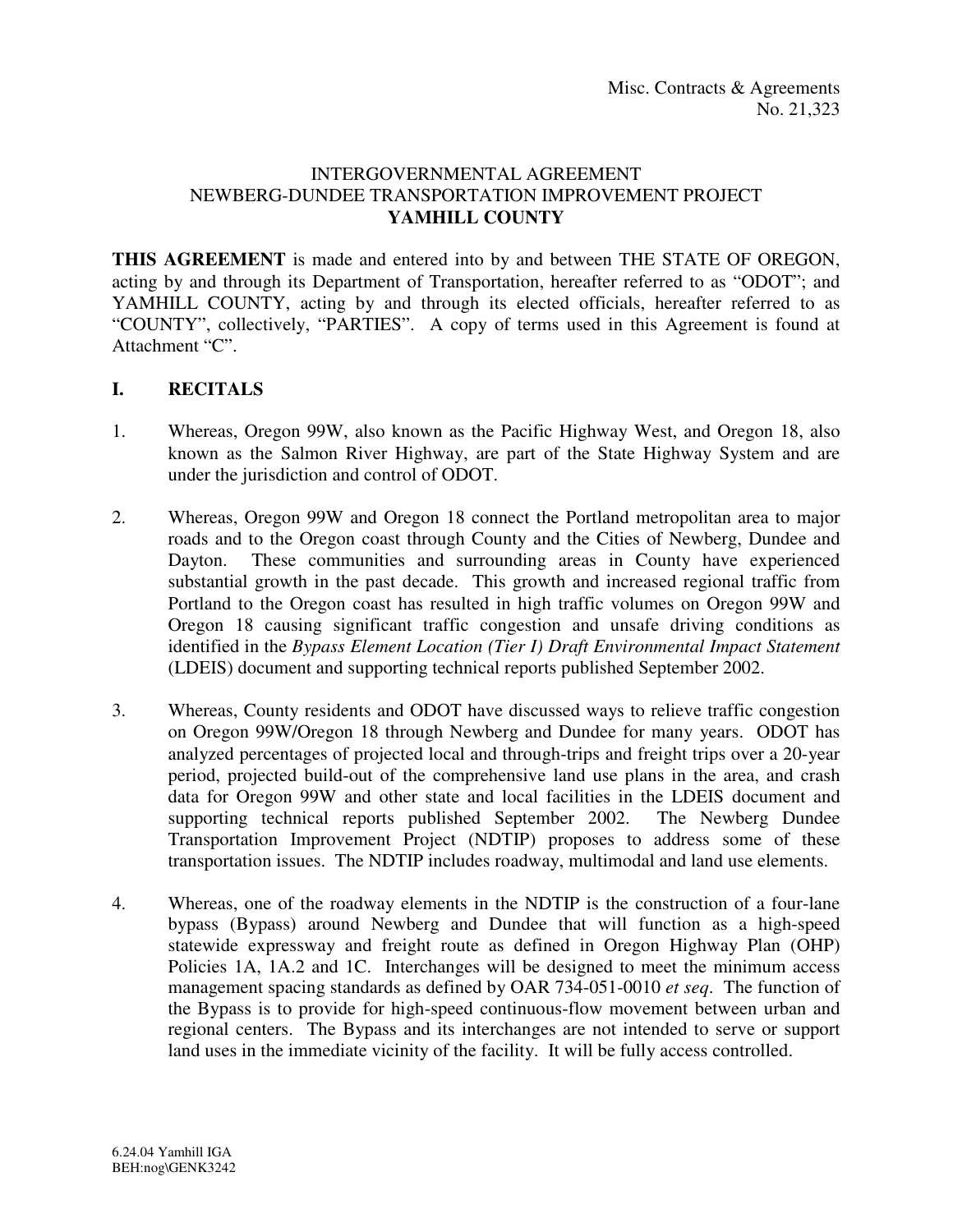- 5. Whereas, ODOT initiated a tiered environmental impact statement (EIS) to consider transportation alternatives for the Bypass project consistent with the National Environmental Policy Act (NEPA), 42 U.S.C. Section 4321 *et seq*. This study has evaluated current and projected traffic impacts to the transportation system and considered impacts on land use patterns, local businesses, major institutions, public facilities and historic resources, analyzed the potential for public transportation and other transportation demand management programs, and analyzed natural, social and economic environmental impacts, including impacts to minority and low-income populations and management of land use impacts on communities and natural resources.
- 6. Whereas, an LDEIS was published in September 2000 that analyzed numerous approximately 300-foot wide corridors within which to locate a bypass. The Project Oversight Steering Team (POST), recommended Alternative 3J as identified in the LDEIS and requested modifications. ODOT modified Alternative 3J in response to the POST and the recommended alternative for the Bypass is identified as Alternative 3J (Modified) and is graphically shown on the map at Attachment "B" attached hereto and by this reference made a part hereof.
- 7. Whereas, upon the completion of land use actions necessary to achieve compliance with the statewide planning goals and compatibility with County Comprehensive Plan, and with comprehensive plans for the Cities of Dayton, Dundee and Newberg, and issuance of the Record of Decision, (ROD), ODOT will begin the development of the second tier of the EIS. The second tier will involve the preparation of a Design-level Environmental Impact Statement (DEIS) to evaluate the design level impacts of the Bypass within the selected corridor identified as Alternative 3J (Modified). The second tier study will result in a Design-level Draft Environmental Impact Statement, (DDEIS), and a Design-level Final Environmental Impact Statement, (DFEIS). Funding options and strategies will be considered before the DFEIS is issued.
- 8. Whereas, the Oregon Transportation Commission, (OTC), has established rules and policies in its State Agency Coordination Program (SAC), OAR 731-015-0005 *et seq.,* to ensure that ODOT land use programs are carried out in compliance with statewide planning goals and in a manner compatible with acknowledged comprehensive plans as required by ORS 197.180 and OAR 660 Division 30. These policies identify procedures for coordination of land use issues with the development of transportation projects. Projects developed as tiered projects pursuant to 40 C.F.R. § 1508.28 require that ODOT develop a formal agreement with local jurisdictions to coordinate the project planning process with the local land use process.
- 9. Whereas, by the authority granted in ORS 184.618, the OTC can develop comprehensive long-range plans for the state highway system that encompass economic efficiency, orderly development and environmental quality.
- 10. Whereas, the OTC adopted the OHP in 1999, which includes policies for the development of major improvements and bypass facilities. Those policies require: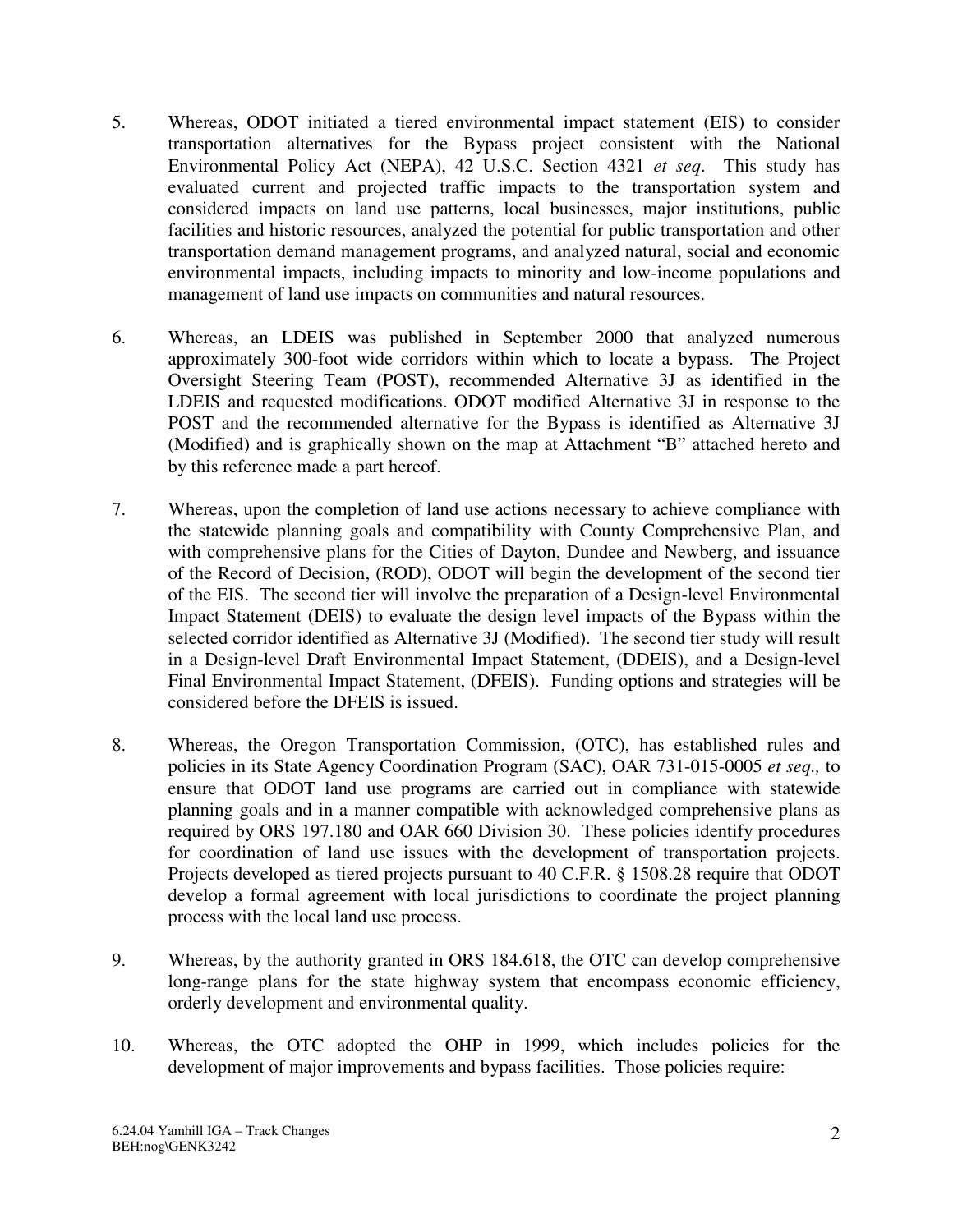- a. Planning for Interchange Management Areas to protect the function of interchanges and to provide safe and efficient operations between connecting roadways and to minimize the need for major improvements to interchanges;
- b. Development of access management plans to assure the safe and efficient operations of state highways;
- c. Partnerships with regional and local governments to address highway performance and safety needs prior to adding new facilities to the system; and
- d. Local and state policy coordination involving land use, local street patterns, access control, design characteristics and jurisdictional transfer to maintain and enhance the utility of state highway investment in a bypass facility.
- 11. Whereas, the planning and ultimate construction of the Bypass may cause land designated for Exclusive Farm Use and rural development to be subject to development pressures associated with improved accessibility and visibility and reduced travel times. Such development pressures may also compromise the intended transportation function of the proposed Bypass and associated interchanges.
- 12. Whereas, expansion of Urban Growth Boundaries (UGB) toward rural interchanges may subject valuable rural lands to development pressures to convert to more intensive urban uses and compromise the function of the Bypass.
- 13. Whereas, intensification of urban lands adjacent to the proposed Bypass and associated interchanges may compromise the intended function of the Bypass.
- 14. Whereas, County and the Cities of Dundee and Newberg desire to retain the rural development character between Newberg and Dundee.
- 15. Whereas, the construction of segments of an approximately eleven-mile fully access controlled facility through rural lands may affect existing roadway access, circulation and operations of existing farms.
- 16. Whereas, by the authority granted in ORS 374.305 and OAR Chapter 734, Division 051, ODOT can regulate construction or use on state highway right-of-way, including any approach road to a state highway.
- 17. Whereas, by the authority granted in ORS 190.010 and ORS 203.010, County may enter into cooperative agreements with state agencies for the performance of work for certain types of improvements, including cooperative planning efforts for public improvements.
- 18. Whereas, by the authority granted in ORS 190.110, 283.110, 366.572 and 366.576, state agencies may enter into agreements with units of local government or other state agencies for the performance of any or all functions and activities that a party to the agreement, its officers, or agents have the authority to perform.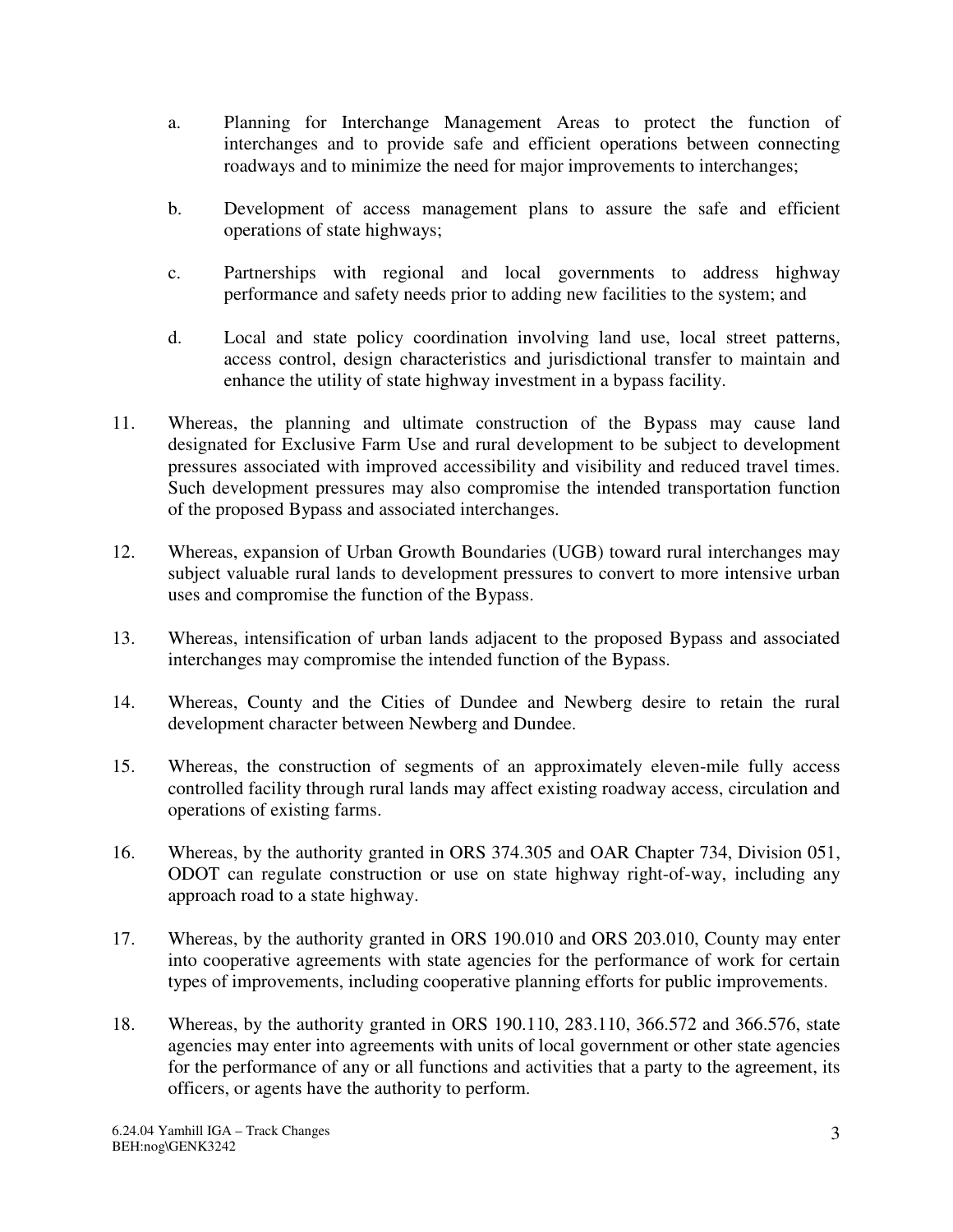**NOW THEREFORE**, in consideration of the foregoing recitals and mutual covenants, conditions and promises of each part to be kept and performed, it is hereby agreed by and between the Parties as follows:

## **II. TERMS OF AGREEMENT**

- 1. A project of the scale and magnitude of the NDTIP will require full cooperation and communication between ODOT, County and the affected Cities of Newberg, Dundee and Dayton in order to adequately address project issues, decisions and schedules. As Parties to this Agreement, County and ODOT commit to take the actions needed to maintain the general schedule outlined in Attachment "A" attached hereto and by this reference made a part hereof.
- 2. It is the intent of this Agreement to meet ODOT's obligations under the SAC Program, by identifying the process by which ODOT and County can satisfy respective planning obligations so that the development of the recommended Bypass corridor identified as Alternative 3J (Modified) can be made consistent with the OHP. Other agreements may be necessary to proceed with the other elements of the NDTIP and are not part of this Agreement.
- 3. The Parties expect that separate agreements may be negotiated to address issues that arise during the DEIS. Those issues will be addressed in subsequent Intergovernmental Agreements prior to the completion of the DFEIS.
- 4. This Agreement shall be funded with Federal, State and City funds.

## **III. ODOT OBLIGATIONS**

- **A. Location Level Actions.** ODOT shall, at its own expense, complete the following tasks, before publishing the LFEIS.
	- 1. Assist local governments and other state and federal agencies in developing Alternative Modes and Land Use (AMLU) changes that will help reduce the number of vehicles traveling in the Oregon 99W/Oregon 18 corridor. The AMLU project components will be reviewed by ODOT and County and presented by ODOT for approval by County. ODOT and County will negotiate agreements that address implementation issues for all agreed upon AMLU project components before the LFEIS is published.
	- 2. Advance and address any conditions or mitigation requirements involving County that may result from the approval of the Location-level land use decisions to the DEIS process.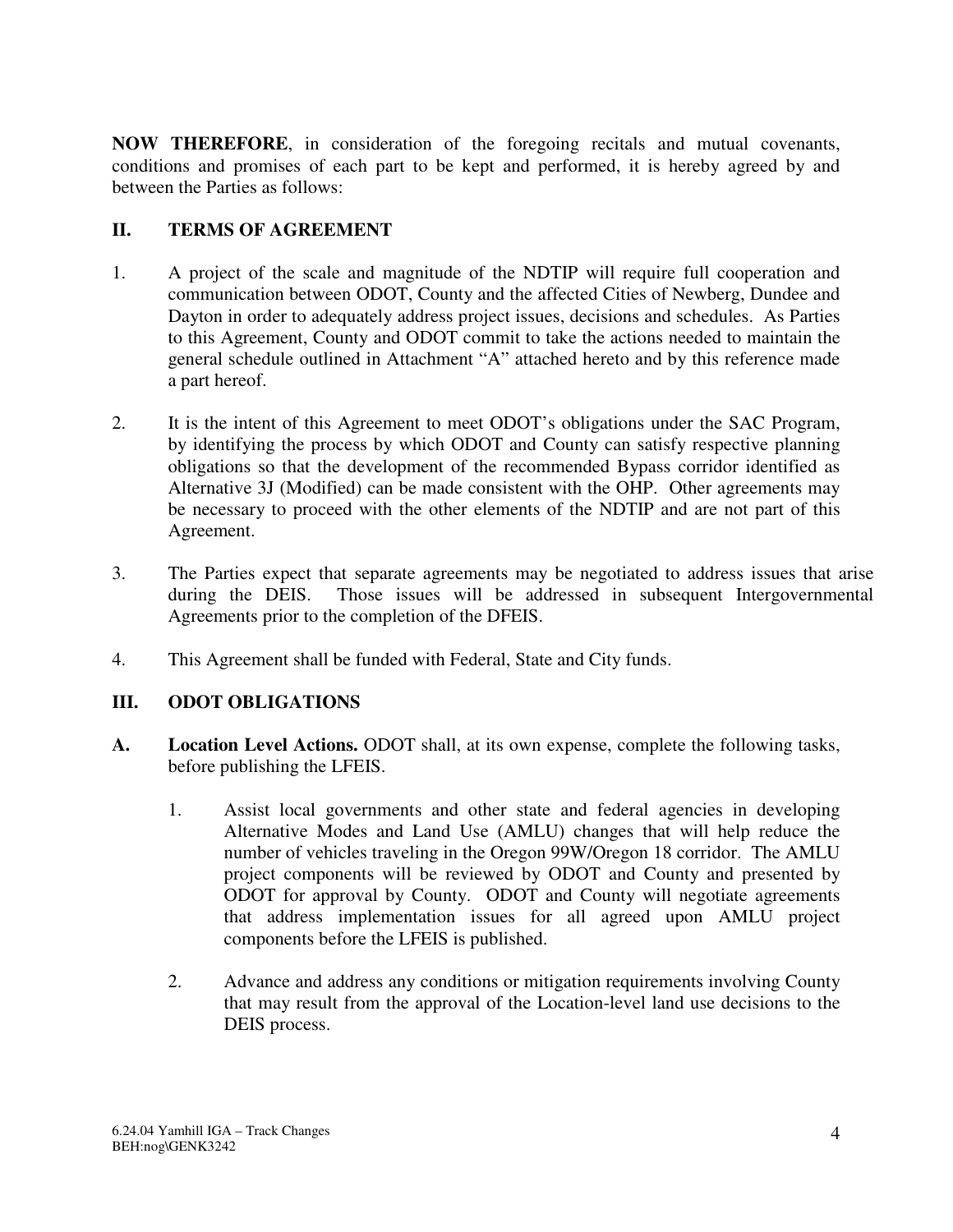- **B. Design Level Actions.** ODOT shall, at its own expense, complete the following tasks after County completes necessary land use actions and Federal Highway Administration (FHWA) issues a ROD on the LFEIS:
	- 1. Initiate consideration of adoption of the corridor location identified as Alternative 3J (Modified) for adoption as a facility plan by the OTC pursuant to OAR 731-015-0065.
	- 2. Develop a DEIS consistent with NEPA requirements. Coordinate public review and comment and public hearing(s) on the DEIS.
	- 3. Select a design alternative for the roadway alignment and address all mitigation requirements and/or conditions of approval associated with the Bypass location land use actions. ODOT shall prepare applications for any additional land use actions, should any be required for, the recommended design alternative and shall prepare any necessary findings of compatibility with each local Comprehensive Plan and Transportation Planning Rule, OAR 660-012 *et seq*. before the DFEIS is issued.
	- 4. Coordinate with County and Cities of Dayton, Dundee and Newberg, affected property owners and other interest groups to jointly prepare Interchange Area Management Plans (IAMPs) for the four interchanges to the Bypass as identified as Alternative 3J (Modified). The IAMPs will be prepared in conformance with the 1999 OHP, Policy 3C, OAR 734-51-0010 *et seq.* and OAR 660-012 *et seq*.
	- 5. The IAMPs will be used to guide land use and transportation actions for the interchange management areas. It is anticipated that the IAMPs will be completed three years after the LFEIS and ROD are issued. The objectives of the plans are to:
		- a. Protect the long-term function of the interchanges to provide accessibility to statewide and regional destinations.
		- b. Provide for types, intensities and location of land uses in the vicinity of the interchanges that are consistent with the design and the long-term function of the interchanges.
		- c. Plan for transportation improvements within the vicinity of the interchanges that protect the long-term function of the interchanges and provide reasonable access to property within the interchange management area.
		- d. Provide for orderly development and access and circulation to properties in the vicinity of the interchanges that minimizes impact on operation of the interchange ramps and the major crossroads.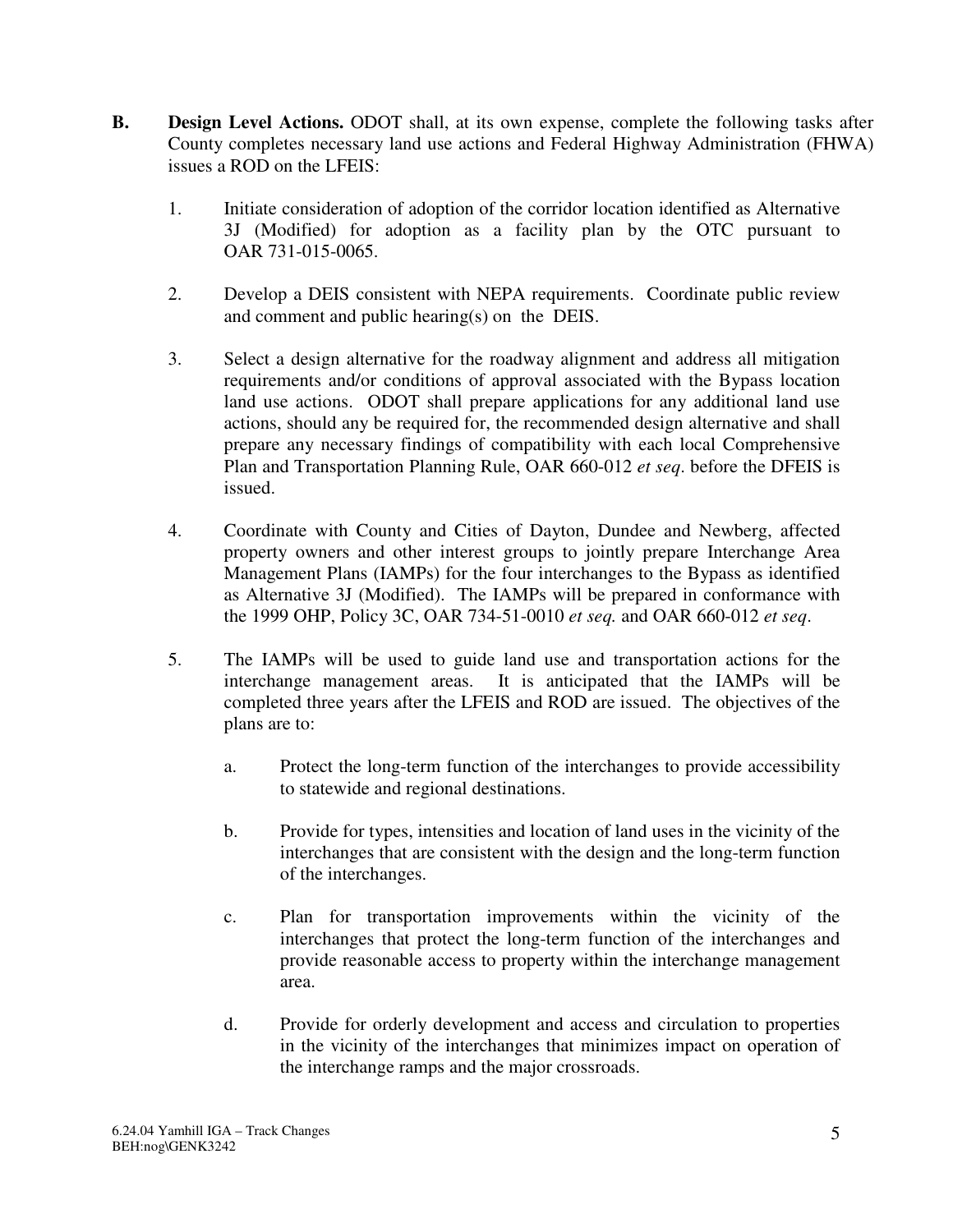6. The study areas for the IAMPs are shown in Attachment "B." Access and circulation alternatives for each interchange will be analyzed during the DEIS phase of the project. This analysis will include (but not be limited to) consideration of the following circulation and access issues:

### Dayton Interchange

- a. Access over S. Yamhill River Bridge at Ferry Street, Church Street, or Ash Street.
- b. Access over S. Yamhill River Bridge adjacent to the existing Oregon 18 bridge with connections to the existing Dayton street system and an upgraded Dayton Interchange.
- c. Access over S. Yamhill River Bridge north of Oregon 18 to tie into Foster Road and the existing Dayton Interchange.
- d. Improving circulation at the existing Dayton Interchange.
- e. Improvements to the existing S. Yamhill River Bridge.
- f. Improving internal circulation within the Dayton UGB east of the S. Yamhill River.
- g. An analysis of an at-grade intersection at Kreder Road and Oregon 18.
- h. Eliminating all direct connections between Oregon 18 and the property within the Dayton UGB east of the S. Yamhill River (providing access via an alternative connection(s) like a new bridge or grade separated Kreder Road).
- i. An analysis of a grade separated crossing of Kreder Road and Oregon 18 with no connections.
- j. An analysis of a grade separated crossing of Kreder Road and Oregon 18 with connections.
- k. Constructing a median on Oregon 18 east of the S. Yamhill River to the new bypass interchange and limiting the Kreder Road access (north and south of Oregon 18) to right-in and right-out movements.

#### East Dundee Interchange

- a. Closure of Dayton Avenue.
- b. Relocation of Dayton Avenue intersection with Oregon 99W.
- c. Closure of Fox Farm Road.
- d. Relocation of Fox Farm Road intersection with Oregon 99W.
- e. Closure of private driveways to Oregon 99W within the interchange management area.
- f. A frontage road system north and south of Oregon 99W to provide access to affected private properties.
- g. Railroad crossing options for the connector road between Oregon 99W and the Bypass interchange.
- h. A grade-separated crossing of the connector road to provide for a Dayton Avenue to Edwards Road connection.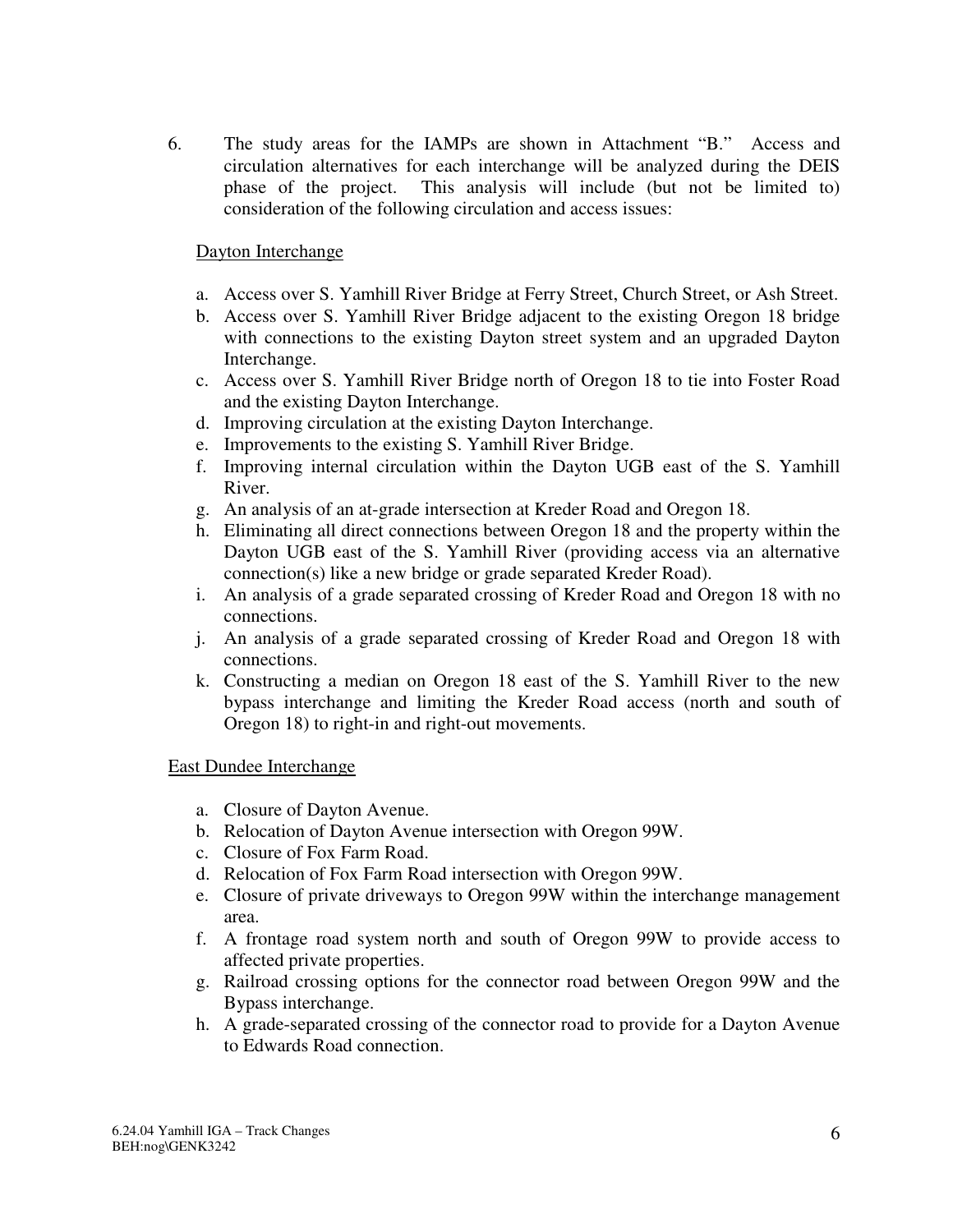- i. A grade separated crossing(s) within the interchange area to provide for collector road access to the Dundee riverfront area (direct collector road access will not be provided to the Bypass, Bypass interchange, or connector road).
- j. Grade separated crossings within the interchange area to provide for appropriate farm access (direct farm or other local road access will not be provided to the Bypass, Bypass interchange, or connector road).
- k. Design of a "gateway" to Dundee at the intersection of the connector road and Oregon 99W.

## Oregon 219 Interchange

- a. Closure of Springbrook Road intersection with Oregon 219.
- b. Relocation of Springbrook Road intersection with Oregon 219.
- c. Closure of Adolph Lane intersection with Oregon 219.
- d. Closure of Sandoz Road intersection with Oregon 219.
- e. Closure of  $9<sup>th</sup>$  Street intersection with Oregon 219.
- f. Closure of Wynooski Road intersection with Oregon 219.
- g. Relocation of Wynooski Road intersection with Oregon 219.
- h. Closure of  $2<sup>nd</sup>$  Street intersection with Oregon 219.
- i. Realignment of Wilsonville Road connection to Springbrook Road.
- j. Closure of direct farm accesses to Oregon 219 south of Wynooski Road.
- k. A frontage road system to support farm access south of Wynooski Road and east of Oregon 219.
- l. A grade separated crossing of Fernwood Road with the bypass.
- m. A frontage road system between 2<sup>nd</sup> Street and Wynooski Road, east and west of Oregon 219.
- n. Access to the County industrial areas south of Wynooski Road.
- o. Access to the City water and wastewater treatment facilities south of Wynooski Road.
- p. Traffic signal analysis at the existing or a new Oregon 219 and Wynooski Road intersection.
- q. Traffic signal analysis at the intersection of Oregon 219 and a new  $7<sup>th</sup>$  Street connection.

East Newberg Interchange

- a. Closure of Klimek Lane.
- b. Closure of Corral Creek Road.
- c. Analysis of Reconstructing Corral Creek Road as a right-in right-out intersection.
- d. Closure of Veritas Lane.
- e. Reconstructing Veritas Lane as a right-in right out intersection.
- f. A frontage road system between Veritas Lane and the intersection of Oregon 99W and the Northern Arterial north and south of Oregon 99W.
- g. Access across Springbrook Creek south of Oregon 99W.
- h. A frontage road system south of Oregon 99W to Providence Drive on the new hospital property.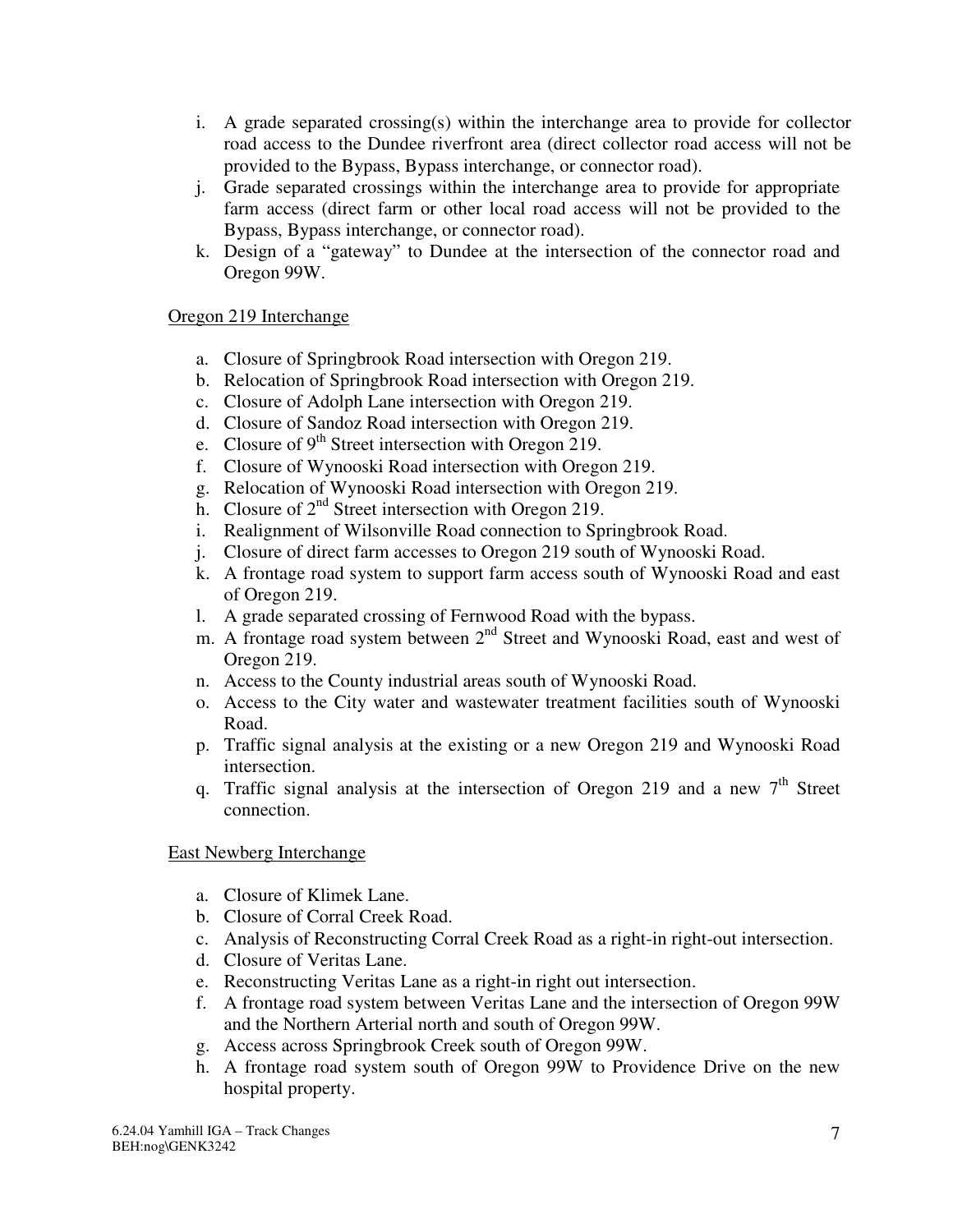- i. A grade separated crossing of the bypass just south of the East Newberg Interchange (possibly tying into Providence Drive).
- j. Traffic signal analysis at the intersection of Oregon 99W and the Northern Arterial.
- k. Closure of all private driveways to Oregon 99W within the interchange management area and reorientation of these accesses to a frontage road system.
- 7. The IAMPs will also address land use and development issues within ½ mile of the Interchanges outside the UGB and ¼ mile inside the UGB. ODOT shall prepare proposed plan and ordinance amendments and supporting information and analysis to support adoption of the IAMPs by the affected local governments including County.
- 8. Initiate review of the IAMPs for consideration for adoption by the OTC as a facility plan and part of the OHP after County adopts IAMPs for each interchange.
- 9. In coordination with the affected jurisdictions and property owners, develop access management plans for segments of Oregon 99W, Oregon 219 and Oregon 18 that lie outside of the Interchange Area Management Planning areas. Tentative boundaries for the relevant statewide highway segments are shown in Attachment "B." Access management standards will be based on the highway classification and spacing standards set forth in Policy 3A of the OHP. For Oregon 99W, access management planning will be undertaken in a two-step approach:
	- a. The first step is to look at what can be done in the interim period before the bypass is constructed to improve access spacing and improve operations with Oregon 99W classified and functioning as a statewide highway.
	- b. The second step is to examine and develop an access management plan consistent with access spacing standards to serve the highway after the bypass is built given the assumption that the roadway will either be classified by ODOT and function as a district highway or be managed and function like a district highway by the County or Cities.
- 10. Follow the ODOT procedures established to consider and negotiate a jurisdictional transfer of the bypassed portion of Oregon 99W based on Action 2C.3 of the OHP, including:
	- a. A determination by the OTC that the existing state highway is needed or is not needed to meet the functional needs of the state system. ODOT will facilitate a process where comments from the affected jurisdictions and the public are solicited before making this determination;
	- b. Should the OTC determine that the highway segment is no longer required for the state system, then ODOT will initiate negotiations with County to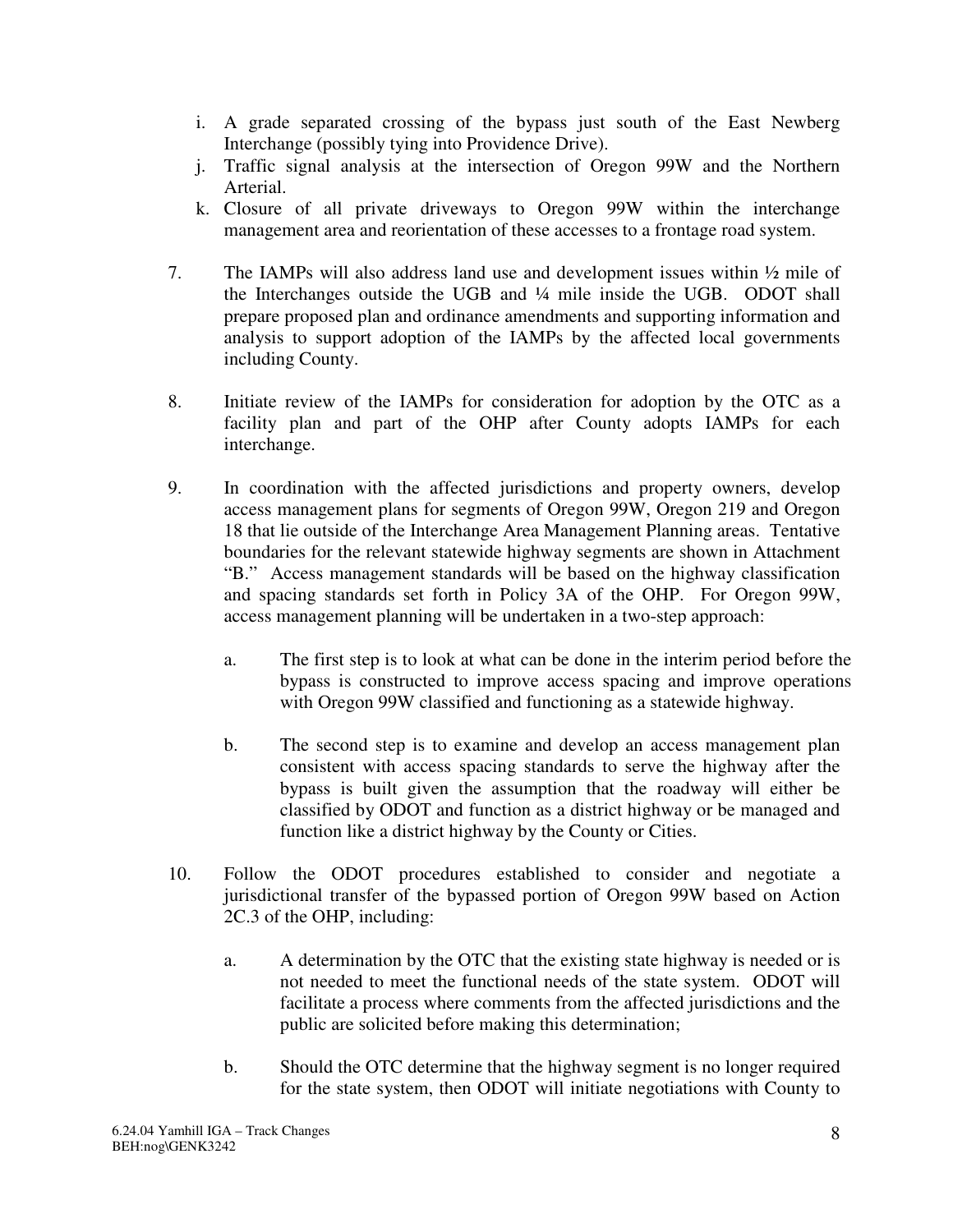address compensation, roadway conditions, access management, maintenance, and operational standards for the roadway and the extent and legal standing of any existing access rights and access management controls.

11. Initiate discussions with County and Cities of Dayton, Dundee and Newberg to determine how to finance construction of the Bypass and supporting improvements associated with the corridor identified as Alternative 3J (Modified). ODOT will prepare a financing strategy and will coordinate with OTC review or adoption of the financing strategy. It is anticipated that the financing strategy will be adopted by the OTC approximately three years after the LFEIS and ROD is issued.

## **IV. COUNTY OBLIGATIONS**

- **A. Location Level Actions.** The County shall, at its own expense, complete the following tasks before ODOT publishes the LFEIS:
	- 1. Coordinate with ODOT and other local, state and federal agencies in developing AMLU changes that will help reduce the number of vehicles traveling in the Oregon 99W/Oregon 18 corridor. County and ODOT will negotiate IGAs to address implementation issues for development of all agreed upon AMLU project components before the LFEIS is published.
- **B. Design Level Actions.** After completing the land use actions required for the corridor location decision and FHWA issuance of a ROD on the LFEIS, County shall, at its own expense, complete the following tasks during the DEIS phase:
	- 1. Participate in the DEIS process and provide input on the consistency of the alignment alternatives with the Bypass location land use decisions.
	- 2. Coordinate with ODOT to ensure that all mitigation requirements and/or conditions of approval associated with the Bypass location land use decision are addressed during the DEIS phase.
	- 3. Conduct public hearings, if needed, for any additional land use actions that may be required based on the DEIS and appropriate ODOT land use applications.
	- 4. Coordinate with ODOT, affected Cities, property owners and other interest groups to jointly prepare IAMPs for the four interchanges to the Bypass. Study areas for the IAMPs are shown in Attachment "B." The objectives of the plans, applicable access standards and rules, and access and circulation options to be analyzed for each interchange are described in Section III.B.4, 5, 6, 7 of this Agreement and are not repeated here. It is anticipated that the IAMPs will be completed approximately three years after the LFEIS and ROD are issued.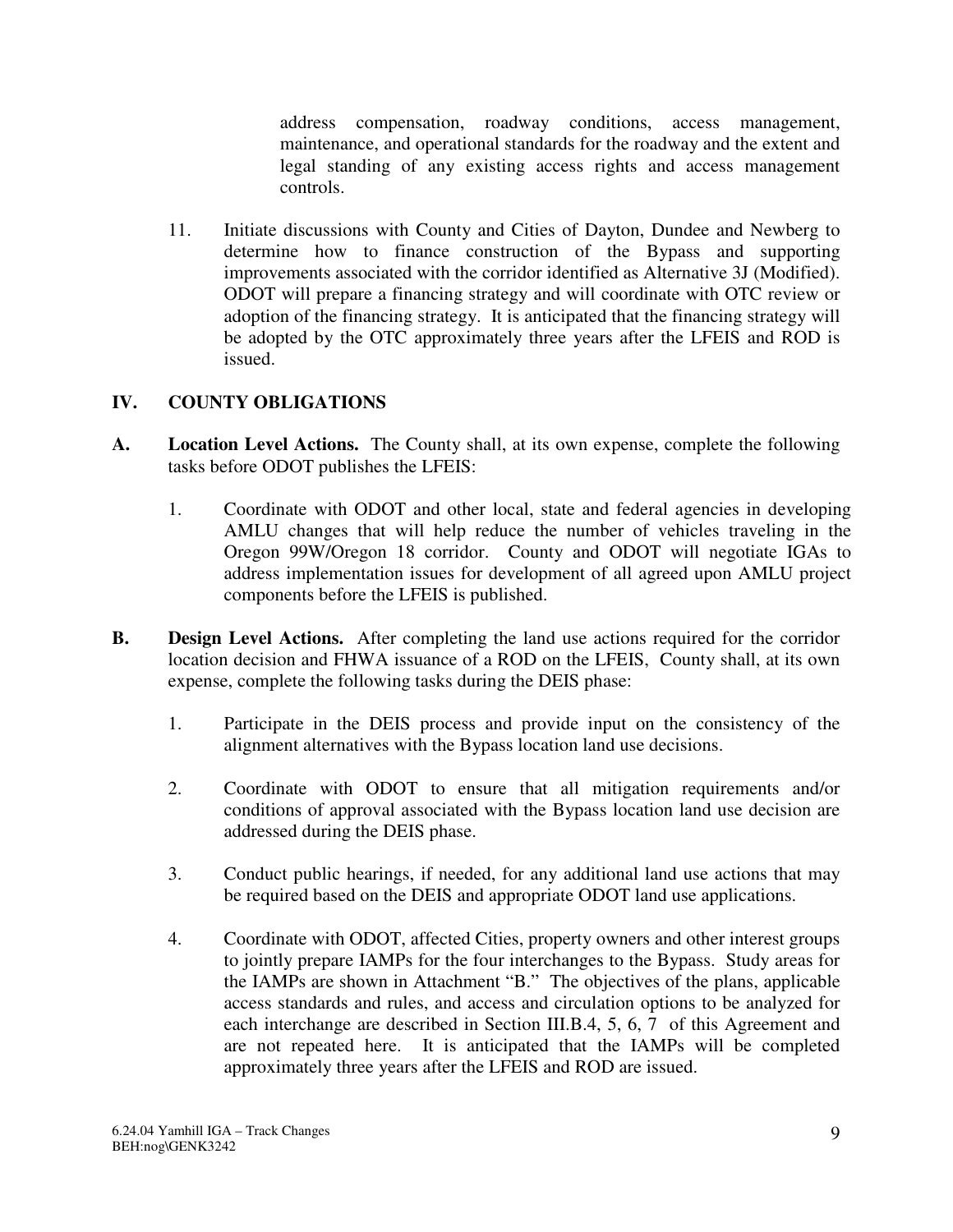- 5. Conduct public hearings to consider the adoption of the IAMPs as elements of the Yamhill County Transportation System Plan.
- 6. Coordinate with ODOT, affected jurisdictions and property owners to develop and adopt access management plans for segments of Oregon 99W, Oregon 219 and Oregon 18 that lie outside of the interchange area management planning areas for the Bypass. Tentative boundaries for the relevant statewide highway segments are shown in Attachment "B." Access management standards will be based on the highway classification and spacing standards set forth in Policy 3A of the OHP. A two-step approach will be taken for access management planning on Oregon 99W as outlined in Section III.B.9 of this Agreement and is not repeated here.
- 7. Coordinate with ODOT to consider, if necessary, the jurisdictional transfer of the bypassed portion of Oregon 99W as outlined in Section III.B.10 of this Agreement.

# **V. GENERAL PROVISIONS**

1. Notices: Any notices required under this Agreement shall be written and may be delivered by hand, facsimile, or regular prepaid U.S. mail. Such notices, if sent by mail, will be deemed given and received five (5) days after deposit in the United States mail. All other notices will be deemed given and received when delivered at the address below, or such alternative address as a party may later designate:

> **Oregon Department of Transportation Attn: Alan Fox, Project Leader 885 Airport Road SE, Bldg P Salem, Oregon 97301-4788 Fax: 503-986-2695**

**Yamhill County Planning Attn: Mike Brandt 401 NE Evans Street McMinville, Oregon 97128 Fax: 503-434-7544**

Any party may change the address or facsimile number to which notices are to be directed, by notice to the other party in the manner specified above.

2. Dispute Resolution. The Parties agree that they shall make good faith efforts to resolve any dispute, claim or controversy arising between them under this Agreement, by amicable negotiations, and agree to provide frank, candid and timely disclosure of all relevant facts, information and documents to facilitate resolution of any and all disputes. Prior to pursuing any other remedies, according to the provisions of paragraph a and b below, and prior to initiating any legal action in any court on a matter related to the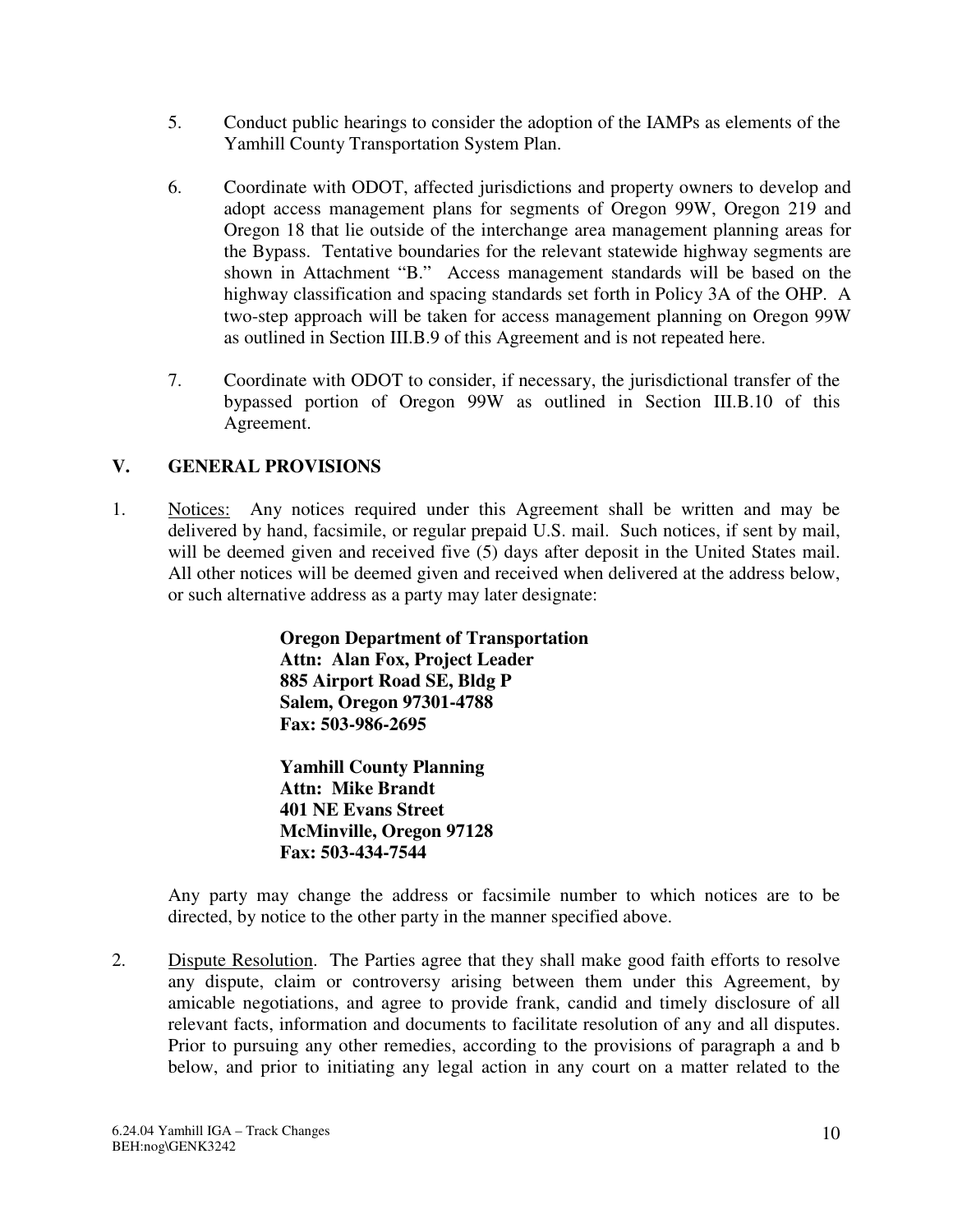subject of this Agreement, the Parties agree to exhaust the following dispute resolution methods:

- (a) Negotiation. The Parties will attempt in good faith to first resolve any dispute, claim or controversy arising out of or relating to this Agreement through negotiation with representatives of the other party. If the dispute is not resolved by these good-faith negotiations, then the matter shall proceed to mediation.
- (b) Mediation. The Parties agree that they will engage in formal mediation of their differences if they fail to resolve them through informal negotiations.
	- (i) Either party may commence mediation by providing the other Party a written request for mediation, citing the failure of informal negotiations to resolve concerns, restating the specific issue(s) relative to the dispute, and specifying the relief requested.
	- (ii) The Parties will cooperate with one another in mutually selecting a mediator from the Oregon State Mediator Roster.
	- (iii) The Parties shall further cooperate in case assessment activities and in scheduling the mediation proceedings. The Parties agree that they will participate in mediation in good faith, and that they will share equally in the costs.
- 3. Governing Law. This Agreement shall be governed by applicable Federal and State of Oregon laws.
- 4. Amendment. Any amendment or modification of this Agreement shall be effective or binding on the Parties only if it is in writing and signed by all Parties hereto.
- 5. No Third Party Beneficiaries. This Agreement is solely for the benefit of the Parties hereto and does not give any other third party, including any other governmental entity, any remedy, claim, liability, cause of action or other right.
- 6. Severability. If a court finds any provision of this Agreement invalid or unenforceable under applicable law of any jurisdiction, the remaining provisions shall not be affected. Any such invalidity or unenforceability shall not invalidate or render unenforceable that provision in any other jurisdiction. In the event a court finds a provision invalid or unenforceable, the Parties agree to amend the Agreement so as to affect the original intent of the Parties as closely as possible.
- 7. Drafting Interpretation. Preparation of this Agreement has been a joint effort of the Parties, and the resulting document shall not be construed more severely against one of the Parties than against another.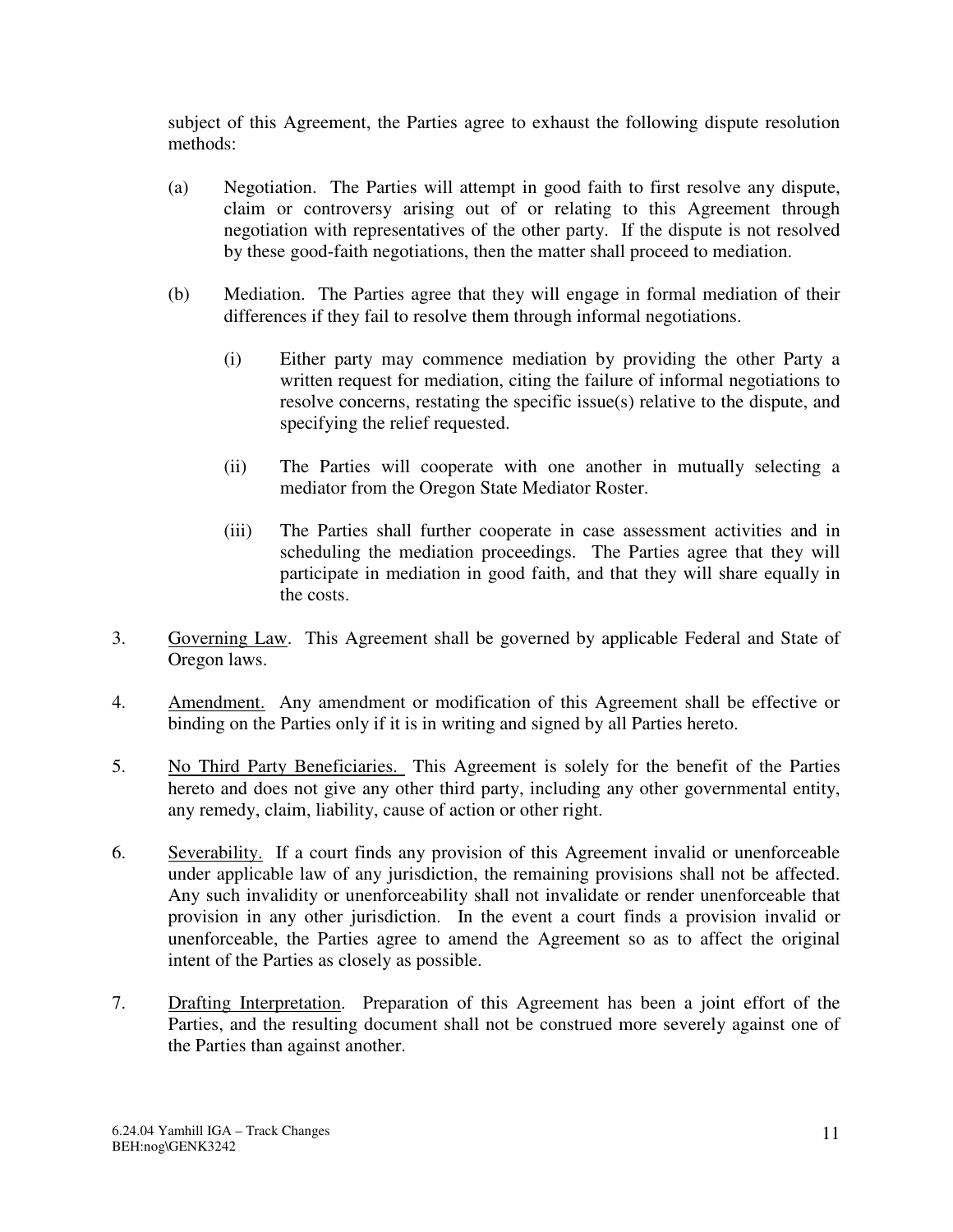- 8. Effective Date. This Agreement shall be effective upon the execution by all Parties and shall terminate upon adoption of IAMP or December 31, 2008, unless terminated earlier by mutual agreement or extended in writing.
- 9. Workers Compensation. All employers that employ subject workers who work under this Agreement in the State of Oregon shall comply with ORS 656.017 and provide the required Workers' Compensation coverage unless such employers are exempt under ORS 656.126. All Parties shall ensure that each of its subcontractors complies with these requirements.
- 10. Termination. This Agreement may be terminated by mutual consent of all Parties upon 30 days written notice. ODOT may terminate this Agreement effective upon delivery of written notice to County, or at such later date as may be established by ODOT, under any of the following conditions, but not limited to these conditions.
	- a) If County fails to provide services called for by this Agreement within the time specified herein or any extension thereof.
	- b) If County fails to perform any of the other provisions of this Agreement, or so fails to pursue the work as to endanger performance of this Agreement in accordance with its terms, and after receipt of written notice from ODOT fail to correct such failures within 10 days or such longer period as ODOT may authorize.
	- c) If ODOT fails to receive funding, or appropriations, limitations or other expenditure authority sufficient to allow ODOT, in the exercise of its reasonable administrative discretion, to continue to make payments for performance of this Agreement.
	- d) If federal or state laws, regulations, or guidelines are modified or interpreted in such a way that either the work under this Agreement is prohibited or if ODOT is prohibited from paying for such work from the planned funding source.

Any termination of this Agreement shall not prejudice any rights or obligations accrued to the Parties prior to termination.

11. To the extent allowable by the Oregon Constitution and limitations of the Oregon Tort Claims Act, the Parties hereto agree to indemnify and save the other harmless from any claims, liability, or damages resulting from any error, omission, or act of negligence on the part of the indemnifying party, its officers, agents, or employees relative to the responsibilities of the indemnifying party in performance of this Agreement. Should a third party challenge this Agreement, before the Land Use Board of Appeals, ODOT agrees to intervene on behalf of the County. Each Party will cooperate reasonably and in good faith in the investigation and defense of any such claim. Nothing in this Agreement shall be construed as a waiver or relinquishment by any party of any defense, immunity,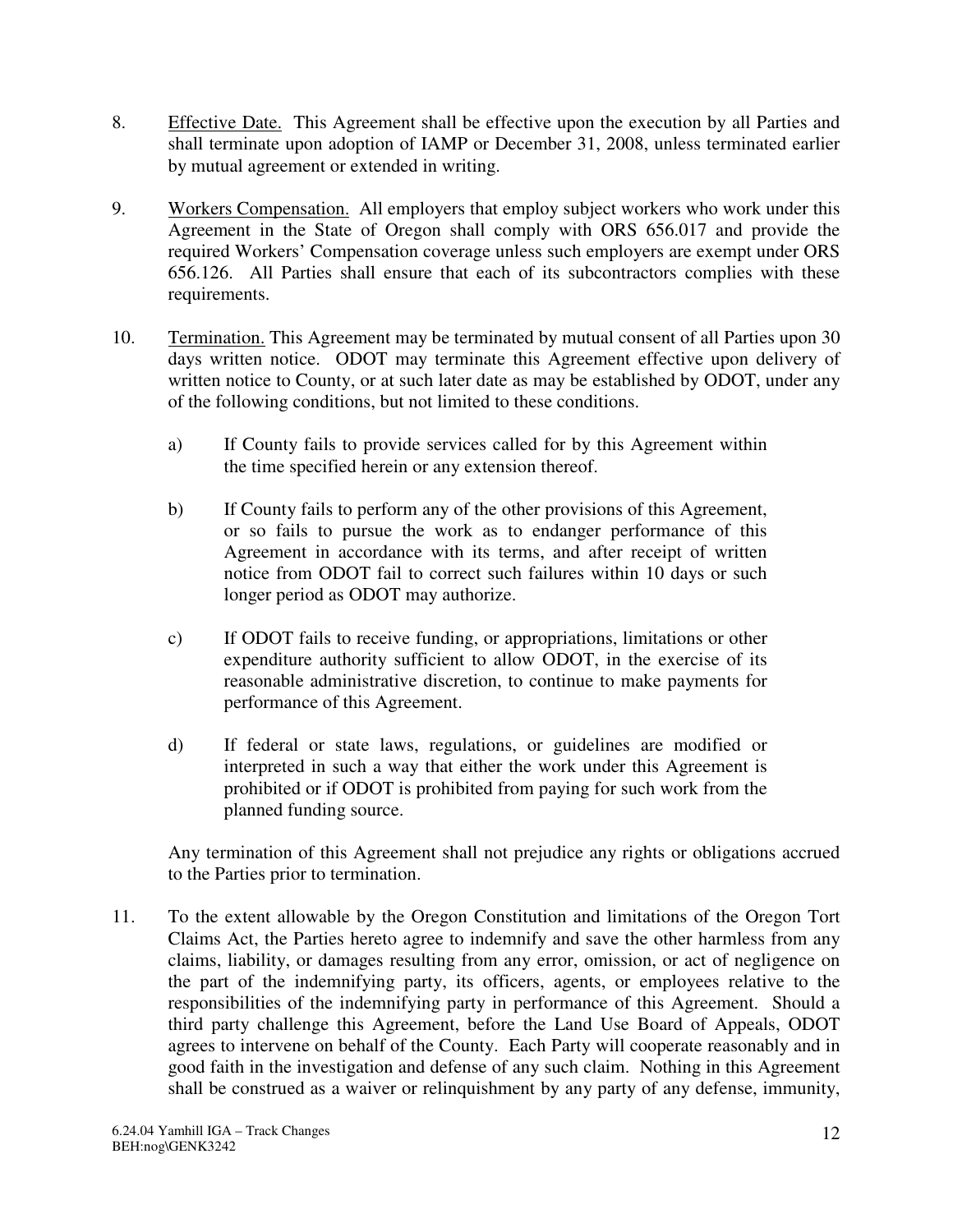or privilege that otherwise may be available under the laws of the respective states or the respective laws of the state of the Assisting Party or the Requesting Party.

Notwithstanding the foregoing defense obligations under paragraph 11 above, neither Party nor any attorney engaged by either Party shall defend any claim in the name of the other Party or any agency/department/division of such other Party, nor purport to act as legal representative of the other Party or any of its agencies/departments/divisions, without the prior written consent of the legal counsel of such other Party. The Parties may, at anytime at its election assume its own defense and settlement in the event that it determines that the other Party is prohibited from defending it, or that other Party is not adequately defending it's interests, or that an important governmental principle is at issue or that it is in the best interests of the Party to do so. The Parties reserve all rights to pursue any claims it may have against the other if it elects to assume its own defense.

- 12. All Parties acknowledge and agree that County, ODOT, the Secretary of State's Office of the State of Oregon, the federal government, and their duly authorized representatives shall have access to the books, documents, papers, and records of County which are directly pertinent to the specific Agreement for the purpose of making audit, examination, excerpts, and transcripts for a period of three years after completion of the NDTIP. Copies of applicable records shall be made available upon request. Payment for costs of copies is reimbursable by ODOT, unless the request is from County, in which case the costs are reimbursable by County.
- 13. All Parties shall comply with all federal, state, and local laws, regulations, executive orders and ordinances applicable to the work under this Agreement, including, without limitation, the provisions of ORS 279.312, 279.314, 279.316, 279.320 and 279.555, which hereby are incorporated by reference. Without limiting the generality of the foregoing, all Parties expressly agree to comply with (i) Title VI of Civil Rights Act of 1964; (ii) Title V and Section 504 of the Rehabilitation Acts of 1973; (iii) the Americans with Disabilities Act of 1990 and ORS 659A.142; (iv) all regulations and administrative rules established pursuant to the foregoing laws; and (v) all other applicable requirements of federal and state civil rights and rehabilitation statutes, rules and regulations.
- 14. Scope of Agreement. This Agreement and attached exhibits constitute the entire agreement between the Parties on the subject matter hereof. There are no understandings, agreements, or representations, oral or written, not specified herein regarding this Agreement. No waiver, consent, modification or change of terms of this Agreement shall bind either party unless in writing and signed by all Parties and all necessary approvals have been obtained. Such waiver, consent, modification or change, if made, shall be effective only in the specific instance and for the specific purpose given. The failure of ODOT or County to enforce any provision of this Agreement shall not constitute a waiver by ODOT or County of that or any other provision.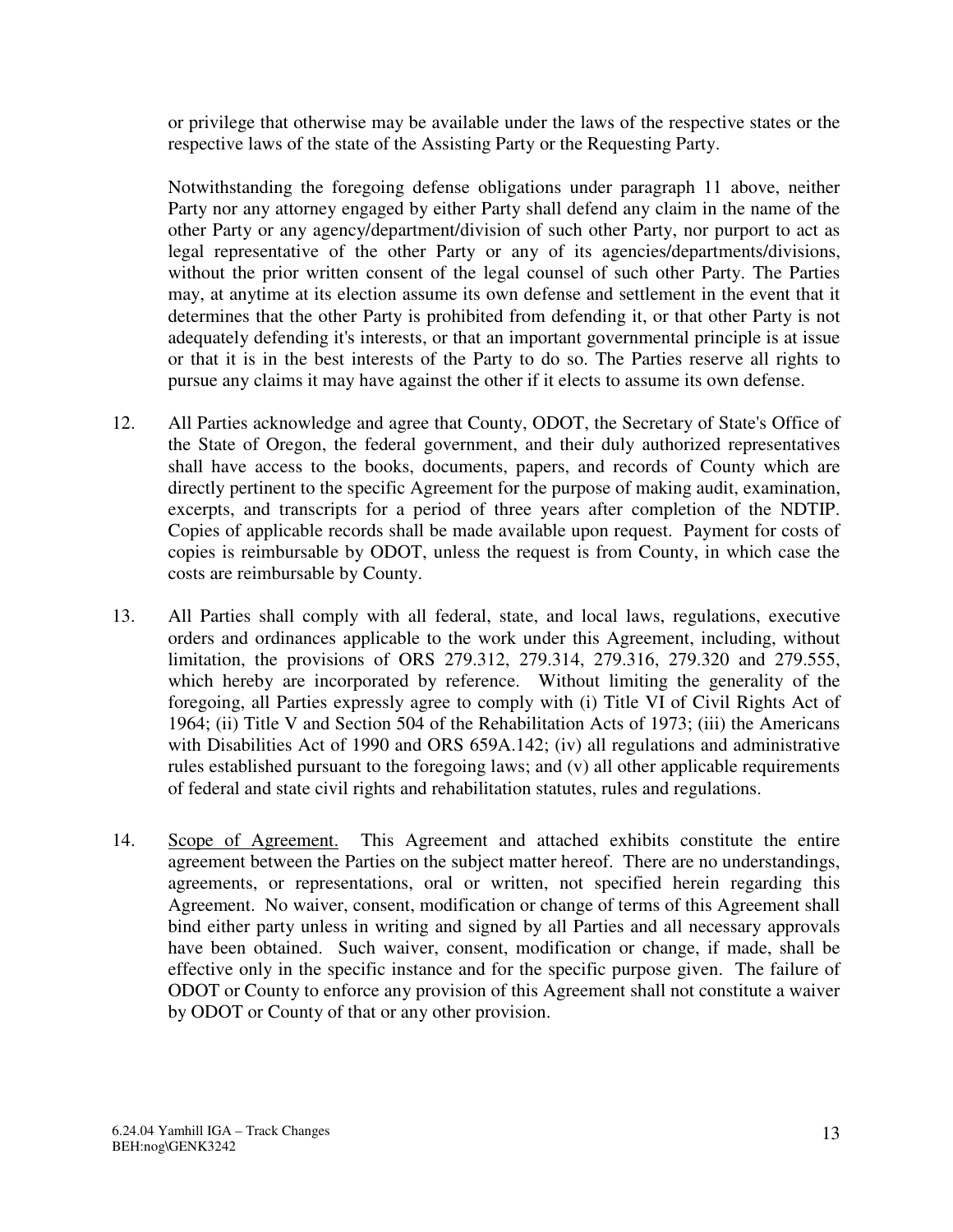- 15. Signatory Authority.
	- (a) County has taken all acts necessary to authorize the execution of this Agreement and that the undersigned has full power and authority to enter into this Agreement and that this Agreement shall bind Yamhill County to its terms.
	- (b) ODOT has taken all acts necessary to authorize the execution of this Agreement and that the undersigned has full power and authority to enter into this Agreement and that this Agreement shall bind ODOT to its terms.

IN WITNESS WHEREOF, the Parties hereto have set their hands and affixed their seals as of the day and year hereinafter written.

The Oregon Transportation Commission approved the development of this Project in the 2002 - 2003 State Transportation Improvement Program in May 2002, Key No. 09320.

The Oregon Transportation Commission on June 18, 2003 approved Delegation Order No. 2 which authorizes the Director to approve and execute agreements for day to day operations when the work is related to a project included in the Statewide Transportation Improvement Program or a line item in the biennial budget approved by the Commission.

## **Signature Page to Follow**